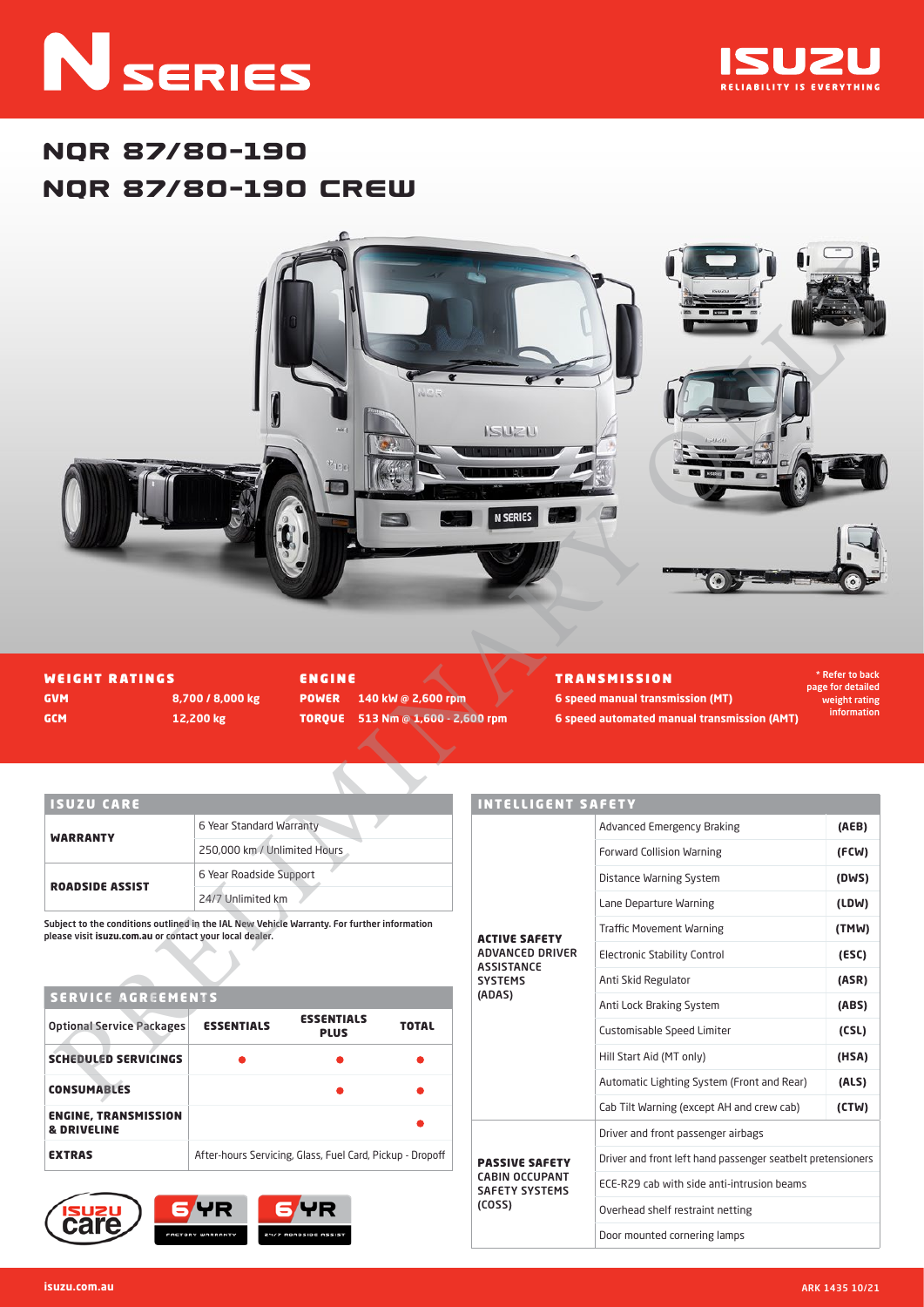# NQR 87/80-190 NQR 87/80-190 CREW

| ENGINE                   |                                                                                           |
|--------------------------|-------------------------------------------------------------------------------------------|
| <b>DESCRIPTION</b>       | ISUZU 4HK1-TCC                                                                            |
| <b>TYPE</b>              | 4 cylinder 16 valve SOHC                                                                  |
| <b>DISPLACEMENT</b>      | 5.193 cc                                                                                  |
| <b>COMPRESSION RATIO</b> | 17.5:1                                                                                    |
| <b>BORE X STROKE</b>     | 115 mm x 125 mm                                                                           |
| <b>POWER</b>             | 140 kW (190PS) @ 2,600 rpm (DIN NET)                                                      |
| <b>TORQUE</b>            | 513 Nm @ 1,600 - 2,600 rpm (DIN NET)                                                      |
| <b>INDUCTION</b>         | Electronically controlled variable nozzle<br>turbocharger with air-to air intercooler     |
| <b>FUEL INJECTION</b>    | Direct injection high pressure common rail                                                |
| <b>EMISSION CONTROL</b>  | Cooled EGR with exhaust Diesel Oxidation<br>Catalyst (DOC). ADR 80/03 (Euro V) compliant. |



| <b>CLUTCH</b> |                                                                                                      |
|---------------|------------------------------------------------------------------------------------------------------|
| <b>MT</b>     | <b>Type:</b> Single plate with auto adjusting hydraulic control and<br>vacuum assistance             |
|               | <b>Clutch Plate Diameter: 325 mm</b>                                                                 |
|               | Clutch lining area: 966 cm <sup>2</sup>                                                              |
| <b>AMT</b>    | Type: Fully automated electro/hydraulically controlled<br>wet clutch and fluid coupling with lock up |

| <b>TRANSMISSION</b> |                                                                                             |                                                |             |                         |                                                                                             |       |            |  |  |
|---------------------|---------------------------------------------------------------------------------------------|------------------------------------------------|-------------|-------------------------|---------------------------------------------------------------------------------------------|-------|------------|--|--|
|                     | <b>Description: Isuzu MZZ-6F</b>                                                            |                                                |             |                         |                                                                                             |       |            |  |  |
|                     |                                                                                             | Type: 6 speed manual. Syncromesh on gears 1-6. |             |                         |                                                                                             |       |            |  |  |
| МT                  | <b>Ratios:</b><br>1ST                                                                       | 2ND                                            | 3RD -       | 4TH <b>12</b>           | <b>5TH</b>                                                                                  | 6TH   | <b>REV</b> |  |  |
|                     |                                                                                             |                                                |             | 6.369 3.767 1.966 1.355 | 1.000                                                                                       | 0.782 | 6.369      |  |  |
|                     | Power Take Off facility: Provision on LHS of<br>transmission case. Drive from counter gear. |                                                |             |                         |                                                                                             |       |            |  |  |
|                     | <b>Description: Isuzu MZZ-6F</b>                                                            |                                                |             |                         |                                                                                             |       |            |  |  |
|                     | <b>Type:</b> 6 speed with both fully automatic and clutchless<br>manual operation modes     |                                                |             |                         |                                                                                             |       |            |  |  |
| амт                 | <b>Ratios:</b><br>1ST                                                                       | 2ND -                                          | 3RD         | 4TH <b>12</b>           | 5TH                                                                                         | 6TH   | <b>REV</b> |  |  |
|                     | 6.369                                                                                       |                                                | 3.767 1.966 | 1.355                   | 1.000                                                                                       | 0.782 | 6.369      |  |  |
|                     |                                                                                             |                                                |             |                         | Power Take Off facility: Provision on LHS of<br>transmission case. Drive from counter gear. |       |            |  |  |

| ENGINE                   |                              |                                         |                           |                                                                                             |              |                                                              |            | <b>AXLES</b>              |                                                                                                                                        |
|--------------------------|------------------------------|-----------------------------------------|---------------------------|---------------------------------------------------------------------------------------------|--------------|--------------------------------------------------------------|------------|---------------------------|----------------------------------------------------------------------------------------------------------------------------------------|
|                          |                              |                                         |                           |                                                                                             |              |                                                              |            |                           |                                                                                                                                        |
| <b>DESCRIPTION</b>       |                              |                                         | Isuzu 4HK1-TCC            |                                                                                             |              |                                                              |            |                           | <b>Description: Isuzu F031</b>                                                                                                         |
| <b>TYPE</b>              |                              |                                         |                           | 4 cylinder 16 valve SOHC                                                                    |              |                                                              |            | <b>FRONT</b>              | <b>Type:</b> Reverse Elliot I-beam                                                                                                     |
| <b>DISPLACEMENT</b>      |                              | 5,193 cc                                |                           |                                                                                             |              |                                                              |            |                           | Capacity: 3,100 kg                                                                                                                     |
| <b>COMPRESSION RATIO</b> |                              | 17.5:1                                  |                           |                                                                                             |              |                                                              |            |                           | <b>Description: Isuzu R066</b>                                                                                                         |
| <b>BORE X STROKE</b>     |                              |                                         | 115 mm x 125 mm           |                                                                                             |              |                                                              |            | <b>REAR</b>               | Type: Full floating banjo with four differential pinions                                                                               |
| <b>POWER</b>             |                              |                                         |                           | 140 kW (190PS) @ 2,600 rpm (DIN NET)                                                        |              |                                                              |            |                           | <b>Capacity:</b> 6,600 kg                                                                                                              |
| <b>TORQUE</b>            |                              |                                         |                           | 513 Nm @ 1,600 - 2,600 rpm (DIN NET)                                                        |              |                                                              |            |                           | Ratio: 4.100 (MT), 4.300 (AMT)                                                                                                         |
| <b>INDUCTION</b>         |                              |                                         |                           | Electronically controlled variable nozzle<br>turbocharger with air-to air intercooler       |              |                                                              |            | <b>SUSPENSION</b>         |                                                                                                                                        |
| <b>FUEL INJECTION</b>    |                              |                                         |                           | Direct injection high pressure common rail                                                  |              |                                                              |            |                           | Single cab: Single stage alloy steel taper leaf springs                                                                                |
| <b>EMISSION CONTROL</b>  |                              |                                         |                           | Cooled EGR with exhaust Diesel Oxidation                                                    |              | Catalyst (DOC). ADR 80/03 (Euro V) compliant.                |            | <b>FRONT</b>              | Crew cab: Single stage alloy steel multi leaf springs<br>Double acting hydraulic shock absorbers                                       |
| 160                      |                              |                                         | <b>Isuzu 4HK1-TCC</b>     |                                                                                             |              | 850                                                          |            | <b>REAR</b>               | Multi leaf main, multi leaf helper spring<br>Double acting hydraulic shock absorbers. Stabiliser bar.                                  |
| 150                      |                              |                                         |                           |                                                                                             |              |                                                              |            |                           |                                                                                                                                        |
|                          |                              |                                         |                           |                                                                                             |              | 800                                                          |            | <b>BRAKES</b>             |                                                                                                                                        |
| 140<br>130               |                              |                                         |                           |                                                                                             |              | 750<br>700                                                   |            | <b>TYPE</b>               | Ventilated disc/disc with dual circuit hydraulic<br>control, integrated boost assist and electronic<br>brake force distribution (EBD). |
| 120                      |                              |                                         |                           |                                                                                             | <b>POWER</b> | 650                                                          |            | <b>DIAMETER FRONT</b>     | 363 mm                                                                                                                                 |
|                          |                              |                                         |                           |                                                                                             |              |                                                              |            | <b>DIAMETER REAR</b>      | 348 mm                                                                                                                                 |
| 110<br>POWER (KW)<br>100 |                              |                                         |                           |                                                                                             |              | 600<br>TORQUE (Nm)<br>550                                    |            | <b>PARK BRAKE</b>         | 203 mm diameter drum mounted on rear<br>of transmission                                                                                |
| 90                       |                              |                                         |                           |                                                                                             |              | 500                                                          |            | <b>AUXILIARY BRAKE</b>    | Vacuum controlled exhaust brake                                                                                                        |
| 80                       |                              |                                         |                           | <b>TORQUE</b>                                                                               |              | 450                                                          |            | <b>STEERING</b>           |                                                                                                                                        |
| 70                       |                              |                                         |                           |                                                                                             |              | 400                                                          |            | <b>TYPE</b>               | Power assisted recirculating ball                                                                                                      |
| 60                       |                              |                                         |                           |                                                                                             |              | 350                                                          |            | <b>GEAR RATIO</b>         | 20.9                                                                                                                                   |
| 50                       |                              |                                         |                           |                                                                                             |              | 300                                                          |            | <b>TURNS LOCK TO LOCK</b> | 5.4                                                                                                                                    |
| 40                       |                              |                                         |                           |                                                                                             |              | 250                                                          |            | <b>WHEEL LOCK ANGLE</b>   | 43° (inside wheel) / 33° (outside wheel)                                                                                               |
| 30                       |                              |                                         |                           |                                                                                             |              | 200                                                          |            | <b>WHEELS &amp; TYRES</b> |                                                                                                                                        |
| 500                      | 1,000                        | 1,500                                   | 2,000                     | 2,500                                                                                       | 3,000        |                                                              |            |                           | <b>Wheels:</b> $19.5 \times 6.00$ six stud steel                                                                                       |
| <b>CLUTCH</b>            |                              |                                         | <b>ENGINE SPEED (RPM)</b> |                                                                                             |              |                                                              |            | <b>FRONT</b>              | <b>Tyres: 225/70R 19.5 125/123L Michelin</b><br><b>XZE Tubeless</b>                                                                    |
|                          |                              |                                         |                           |                                                                                             |              | Type: Single plate with auto adjusting hydraulic control and |            |                           | <b>Steer axle tyre rating: 3,300 kg</b>                                                                                                |
| МT                       |                              | vacuum assistance                       |                           |                                                                                             |              |                                                              |            |                           | <b>Wheels:</b> $19.5 \times 6.00$ six stud steel                                                                                       |
|                          |                              | Clutch lining area: 966 cm <sup>2</sup> |                           | <b>Clutch Plate Diameter: 325 mm</b>                                                        |              |                                                              |            | <b>REAR</b>               | <b>Tyres: 225/70R 19.5 125/123L Michelin</b><br><b>XZE Tubeless</b>                                                                    |
| <b>AMT</b>               |                              |                                         |                           |                                                                                             |              | Type: Fully automated electro/hydraulically controlled       |            |                           | Drive axle tyre rating: 6,200 kg                                                                                                       |
|                          |                              |                                         |                           | wet clutch and fluid coupling with lock up                                                  |              |                                                              |            | <b>SPARE</b>              | 1 frame mounted spare wheel and tyre assembly                                                                                          |
|                          |                              |                                         |                           |                                                                                             |              |                                                              |            |                           |                                                                                                                                        |
| <b>TRANSMISSION</b>      |                              |                                         |                           |                                                                                             |              |                                                              |            | <b>CHASSIS FRAME</b>      |                                                                                                                                        |
|                          |                              | <b>Description: Isuzu MZZ-6F</b>        |                           | Type: 6 speed manual. Syncromesh on gears 1-6.                                              |              |                                                              |            | <b>TYPE</b>               | Cold rivetted ladder frame. SAPH440 steel<br>sidemembers. Parallel side rails and rivetless top<br>flange.                             |
| МT                       | <b>Ratios:</b><br><b>15T</b> | 2ND                                     | 3RD                       | 4TH                                                                                         | 5TH          | 6TH                                                          | <b>REV</b> | <b>DIMENSIONS</b>         | <b>Side rail (mm):</b> $216 \times 70 \times 6.0$<br>Rear frame width (mm): 850                                                        |
|                          |                              | 6.369 3.767 1.966 1.355                 |                           |                                                                                             | 1.000        | 0.782 6.369                                                  |            | <b>FUEL TANK</b>          |                                                                                                                                        |
|                          |                              |                                         |                           | Power Take Off facility: Provision on LHS of<br>transmission case. Drive from counter gear. |              |                                                              |            | <b>TYPE</b>               | Frame mounted steel fuel tank                                                                                                          |
|                          |                              | Description: Isuzu MZZ-6F               |                           |                                                                                             |              |                                                              |            | <b>CAPACITY</b>           | 140L                                                                                                                                   |
|                          |                              | manual operation modes                  |                           |                                                                                             |              | Type: 6 speed with both fully automatic and clutchless       |            | <b>FUEL CAP</b>           | Lockable                                                                                                                               |
|                          | <b>Ratios:</b>               |                                         |                           |                                                                                             |              |                                                              |            | <b>ELECTRICAL SYSTEM</b>  |                                                                                                                                        |
| <b>AMT</b>               | 1ST                          | 2 <sub>ND</sub>                         | 3RD                       | 4TH                                                                                         | 5TH          | 6TH                                                          | <b>REV</b> | <b>TYPE</b>               | 24 volt                                                                                                                                |
|                          |                              | 6.369 3.767 1.966 1.355                 |                           |                                                                                             | 1.000        | 0.782 6.369                                                  |            | <b>ALTERNATOR</b>         | 90 amp                                                                                                                                 |
|                          |                              |                                         |                           |                                                                                             |              |                                                              |            | <b>STARTER MOTOR</b>      | 4.0 kW                                                                                                                                 |
|                          |                              |                                         |                           | Power Take Off facility: Provision on LHS of<br>transmission case. Drive from counter gear. |              |                                                              |            | <b>BATTERY</b>            | 2 x 80D26L (630 CCA) batteries connected in series                                                                                     |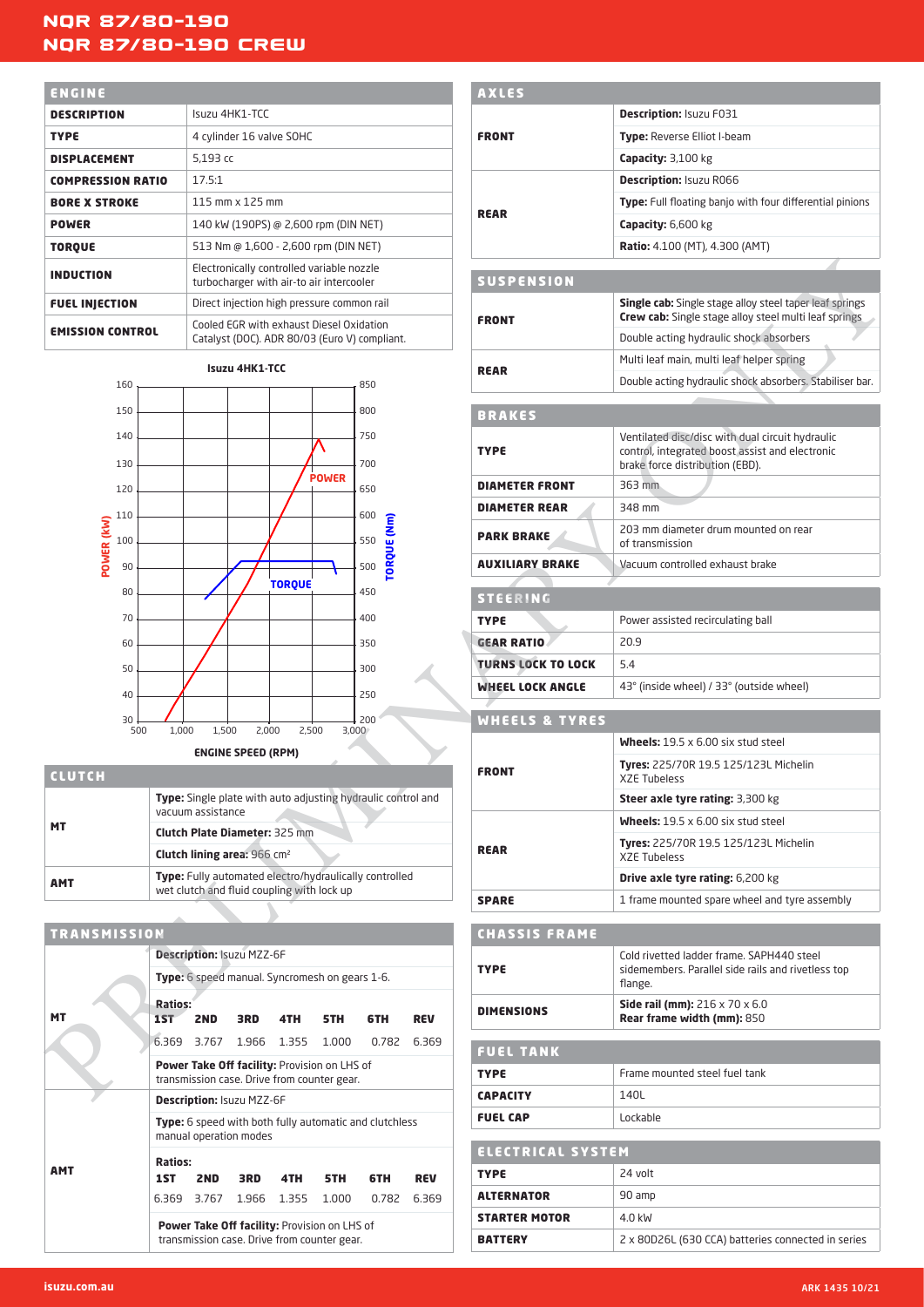

# CABIN GENERAL FEATURES

| <b>ENGINE ACCESS</b>     | <b>Single cab:</b> Manual cab tilt with torsion bar<br>assistance AH and crew cab: Access hatch under<br>driver's seat and tiltable front passenger seat |  |  |  |  |
|--------------------------|----------------------------------------------------------------------------------------------------------------------------------------------------------|--|--|--|--|
| <b>STEPS</b>             | Heavy duty anti-slip steps                                                                                                                               |  |  |  |  |
| <b>DOORS</b>             | 90° opening internally reinforced front doors                                                                                                            |  |  |  |  |
| <b>MIRRORS</b>           | Heated and powered exterior main mirrors with<br>flat glass and additional independantly adjustable<br>convex "spot" mirrors                             |  |  |  |  |
| <b>WIPERS</b>            | Two speed windscreen wipers with intermittent<br>wipe mode                                                                                               |  |  |  |  |
| <b>EXTERIOR LIGHTING</b> | Multi-reflector halogen headlamps                                                                                                                        |  |  |  |  |
|                          | Front foglamps                                                                                                                                           |  |  |  |  |
| <b>AUDIBLE WARNING</b>   | Reverse alarm                                                                                                                                            |  |  |  |  |
| <b>GRILLE</b>            | Chrome                                                                                                                                                   |  |  |  |  |
| <b>SECURITY</b>          | Central locking with remote keyless entry<br>and immobiliser                                                                                             |  |  |  |  |

|                                   | AEB, FCW, DWS, LDW, TMW systems activation alerts                     |  |  |  |  |
|-----------------------------------|-----------------------------------------------------------------------|--|--|--|--|
|                                   | CTW indicator (except AH and crew cab)                                |  |  |  |  |
|                                   | Low engine oil level alert (activated when oil pan<br>< 71% capacity) |  |  |  |  |
| MULTI INFORMATION                 | Vehicle systems status                                                |  |  |  |  |
| <b>DISPLAY</b>                    | Low fuel level alert                                                  |  |  |  |  |
|                                   | Fuel consumption information                                          |  |  |  |  |
|                                   | Service interval alerts                                               |  |  |  |  |
|                                   | Hourmeter                                                             |  |  |  |  |
|                                   | Adjustable vehicle speed warning                                      |  |  |  |  |
|                                   | Speedometer and tachometer                                            |  |  |  |  |
| <b>GENERAL</b><br>INSTRUMENTATION | Digital odometer with integrated dual tripmeters                      |  |  |  |  |
|                                   | Engine coolant temperature and fuel level gauges                      |  |  |  |  |







INSTRUMENTATION

AUDIO VISUAL UNIT

| AUDIU VISUAL UNII                          |                                                                                                   |                  |
|--------------------------------------------|---------------------------------------------------------------------------------------------------|------------------|
| <b>SCREEN TYPE</b>                         | 6.2" LCD with capacitive touch                                                                    |                  |
| <b>OPERATING SYSTEM</b>                    | Android                                                                                           |                  |
| <b>RADIO</b>                               | AM/FM/DAB+. Internet radio via smartphone.                                                        |                  |
| <b>INTERNAL STORAGE</b><br><b>CAPACITY</b> | 32GB                                                                                              |                  |
| <b>OTHER CAPABILITY</b>                    | Provision for external camera inputs, navigation,<br>reverse sensors and tyre pressure monitoring | AM/FM/DAB+ radio |
|                                            |                                                                                                   |                  |

#### DRIVER CONTROLS

| <b>SAFETY SYSTEMS</b>   | AEB on/off, FCW on/off/sensitivity adjust, LDW on/<br>off/sensitivity adjust, TMW on/off, ESC & ASR on/off,<br>headlamps and ALS on/off, HSA on/off/sensitivity<br>adjust (MT only). |
|-------------------------|--------------------------------------------------------------------------------------------------------------------------------------------------------------------------------------|
| <b>ENGINE</b>           | Idle speed control                                                                                                                                                                   |
|                         | Cruise control                                                                                                                                                                       |
| <b>TRANSMISSION</b>     | Slow/fast gear engagement control, 1st gear start<br>and normal/economy gear selection modes                                                                                         |
| (AMT ONLY)              | Gear selection control with P-R-N-D and sequential<br>shift positions                                                                                                                |
| <b>GENERAL CONTROLS</b> | Windscreen wipers (2 speed and intermittent modes),<br>washers, exhaust brake, turn signals                                                                                          |



AMT model shown